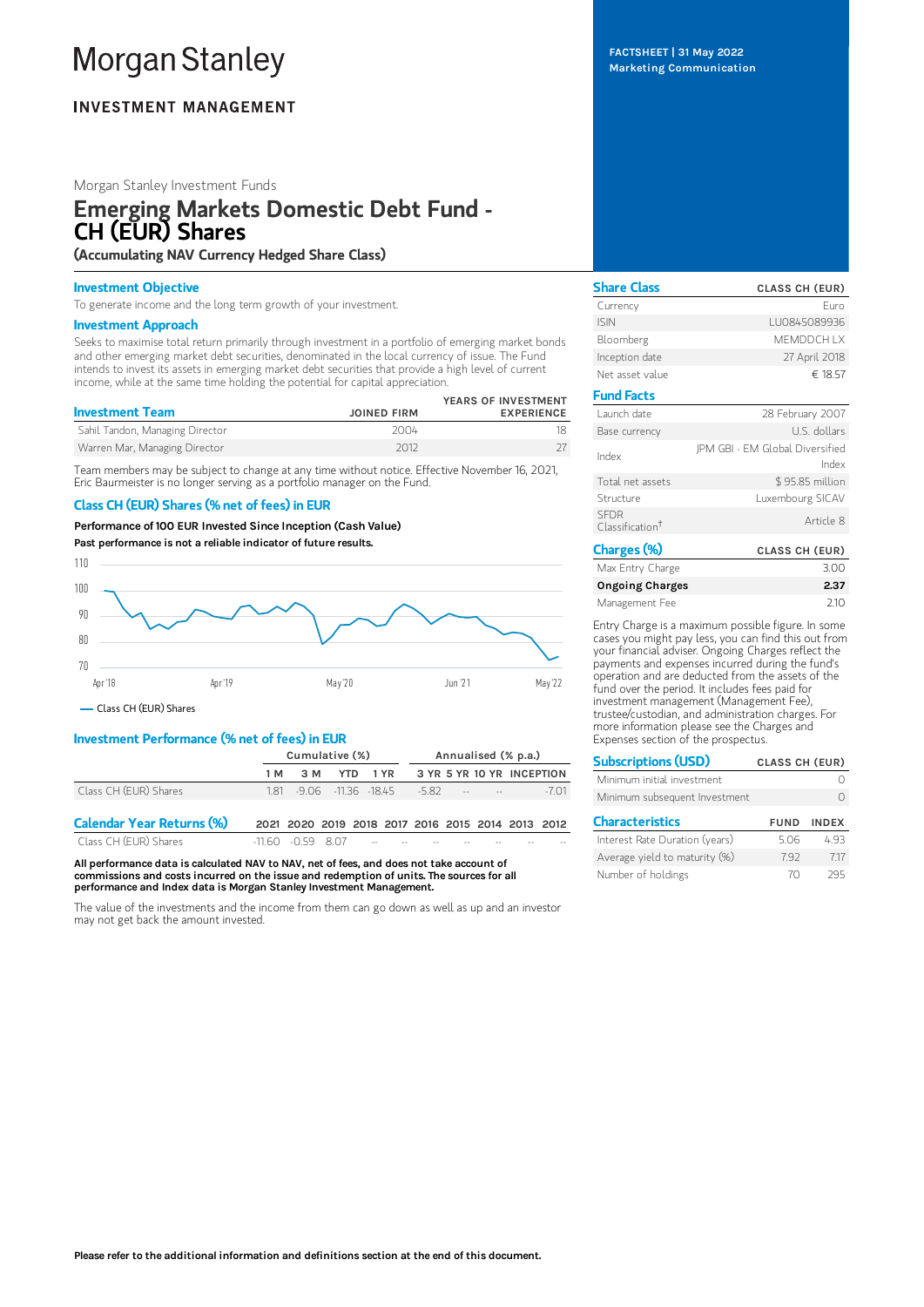

| Top Countries (% of Total Net Assets) <sup>1</sup> | <b>FUND</b>  |       |
|----------------------------------------------------|--------------|-------|
|                                                    | Mexico       | 12.35 |
|                                                    | China        | 11.59 |
|                                                    | South Africa | 10.88 |
|                                                    | Brazil       | 10.83 |
|                                                    | Thailand     | 9.07  |
|                                                    | Indonesia    | 8.51  |
|                                                    | Malaysia     | 8.40  |
|                                                    | Colombia     | 4.56  |
|                                                    | Poland       | 4.34  |
|                                                    | Other        | 17.60 |
|                                                    | Cash         | 1.86  |

## **Quality Distribution (% of Total Net Assets)**<sup>1,2</sup> FUND



<sup>†</sup> This Fund is classified as an Article 8 product under the Sustainable Finance Disclosure Regulation. Article 8 products are those which promote environmental or social characteristics and which integrate sustainability into the investment process in a binding manner. Before making any decision to invest in the fund mentioned herein, please refer to all the characteristics and objectives of the Fund noted in the current Prospectus and KIID at morganstanleyinvestmentfunds.com.

May not sum to 100% due to rounding. 1

Quality distribution data for securities is sourced from Fitch, Moody's and S&P. Where the credit ratings for individual securities differ between the three ratings agencies, the 'highest' rating is applied. The rating of credit default swaps is based on the 'highest' rating of the underlying reference bond. 'Cash' includes investments in short term instruments, including investments in Morgan Stanley liquidity funds. 2

#### Please refer to the Prospectus for full risk disclosures, available at www.morganstanleyinvestmentfunds.com. All data as of 31.05.2022 and subject to change daily.

This is a marketing communication. Applications for shares in the Fund should not be made without first consulting the current Prospectus and the Key Investor Information Document ("KIID"), which are available in English and in the official language of your local jurisdiction at

[morganstanleyinvestmentfunds.com](https://www.morganstanley.com/im/msinvf/index.html) or free of charge from the Registered Office of Morgan Stanley Investment Funds, European Bank and Business Centre, 6B route de Trèves, L-2633 Senningerberg, R.C.S. Luxemburg B 29 192. A summary of investor rights is available in English at the same website. If the management company of the relevant Fund decides to terminate its arrangement for marketing that Fund in any EEA country where it is registered for sale, it will do so in accordance with the relevant UCITS rules.

#### DEFINITIONS

Average yield to maturity measures the annual return on interest-bearing securities. In this it is assumed that they will be held to maturity. This metric includes both the coupon payments received during the term of the security and the repayment of the capital on maturity. Interest Rate Duration is a measure of the sensitivity of the price (the value of principal) of a fixed-income investment to a change in interest rates. Duration is

### Share Class CH (EUR) Risk and Reward Profile

|                                  | Lower Risk |  |  |  |                                   | Higher Risk |  |
|----------------------------------|------------|--|--|--|-----------------------------------|-------------|--|
|                                  |            |  |  |  |                                   |             |  |
| <b>Potentially Lower Rewards</b> |            |  |  |  | <b>Potentially Higher Rewards</b> |             |  |

The risk and reward category shown is based on historic data.

- Historic figures are only a guide and may not be a reliable indicator of what may happen in the future.
- As such this category may change in the future.
- The higher the category, the greater the potential reward, but also the greater the risk of losing the investment. Category 1 does not indicate a risk free investment.
- The fund is in this category because it invests in fixed income securities from emerging markets and the fund's simulated and/or realised return has experienced high rises and falls historically.
- The fund may be impacted by movements in the exchange rates between the fund's currency and the currencies of the fund's investments.

This rating does not take into account other risk factors which should be considered before investing, these include:

- The value of bonds are likely to decrease if interest rates rise and vice versa.
- The value of financial derivative instruments are highly sensitive and may result in losses in excess of the amount invested by the Sub-Fund. Issuers may not be able to repay their debts, if this happens the value of
- your investment will decrease. This risk is higher where the fund invests in a bond with a lower credit rating.
- The fund relies on other parties to fulfill certain services, investments or transactions. If these parties become insolvent, it may expose the fund to financial loss.
- Sustainability factors can pose risks to investments, for example: impact asset values, increased operational costs.
- There may be an insufficient number of buyers or sellers which may affect the funds ability to buy or sell securities.
- Investment in Fixed Income Securities via the China Interbank Bond Market may also entail additional risks, such as counterparty and liquidity risk.  $\bullet$
- There are increased risks of investing in emerging markets as political, legal and operational systems may be less developed than in developed markets. In order to achieve the currency hedging, this share class relies on other
- parties to fulfil certain contractual obligations, as these parties may fail to do so there is a higher risk to your investment.
- Past performance is not a reliable indicator of future results. Returns may increase or decrease as a result of currency fluctuations. The value of investments and the income from them can go down as well as up and investors may lose all or a substantial portion of his or her investment.
- The value of the investments and the income from them will vary and there can be no assurance that the Fund will achieve its investment objectives.
- Investments may be in a variety of currencies and therefore changes in rates of exchange between currencies may cause the value of investments to decrease or increase. Furthermore, the value of investments may be adversely affected by fluctuations in exchange rates between the investor's reference currency and the base currency of the investments.

#### Additional C Share Classes

|           | <b>CURRENCY</b> | LAUNCH     | <b>ISIN</b>               | <b>BLOOMBERG</b> |
|-----------|-----------------|------------|---------------------------|------------------|
|           | LISD.           |            | 29 07 2008   LIO362497652 | MSEMDDC LX       |
| CHX (EUR) | FUR.            | 27 04 2018 | 111808493354              | MEMDDCE I X      |
| CX.       | LISD.           | 27 04 2018 | 1110379384240             | <b>MSEDDCXIX</b> |

expressed as a number of years. Number of holdings provided are a typical range, not a maximum number. The portfolio may exceed this from time to time due to market conditions and outstanding trades.

#### INDEX INFORMATION

JP Morgan GBI-EM Global Diversified Index: a comprehensive global local emerging markets index that consists of regularly traded, liquid fixed-rate, domestic currency government bonds and includes only the countries which give access to their capital market to foreign investors (excludes China, India). The index is market capitalization weighted, with a cap of 10% to any one country.

#### **DISTRIBUTION**

This communication is only intended for and will only be distributed to persons resident in jurisdictions where such distribution or availability would not be contrary to local laws or regulations. In particular, the Shares are not for distribution to US persons.

Ireland: MSIM Fund Management (Ireland) Limited. Registered Office: The Observatory, 7-11 Sir John Rogerson's Quay, Dublin 2, D02 VC42, Ireland. Registered in Ireland as a private company limited by shares under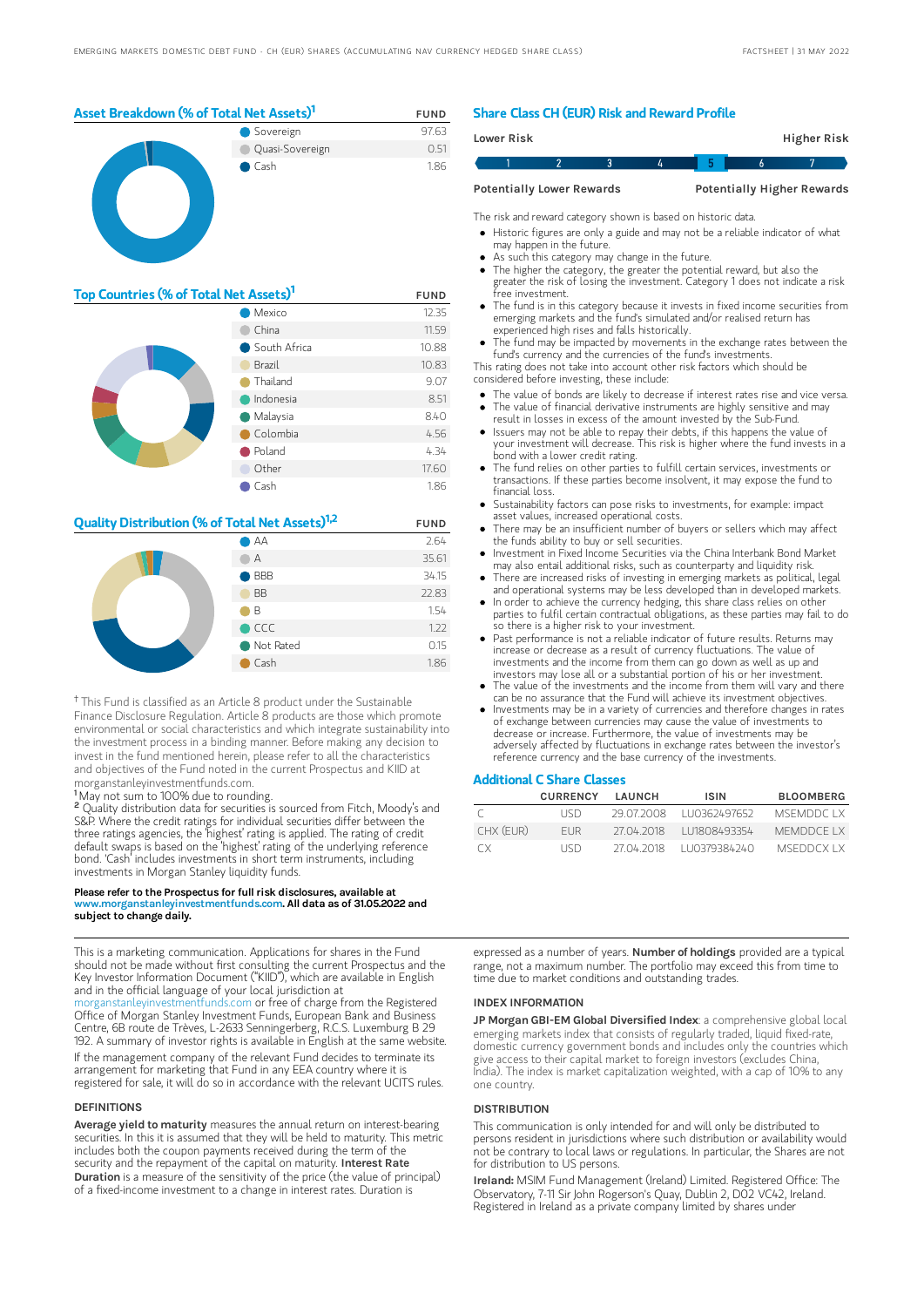company number 616661. MSIM Fund Management (Ireland) Limited is regulated by the Central Bank of Ireland. United Kingdom: Morgan Stanley Investment Management Limited is authorised and regulated by the Financial Conduct Authority. Registered in England. Registered No. 1981121. Registered Office: 25 Cabot Square, Canary Wharf, London E14 4QA, authorised and regulated by the Financial Conduct Authority. Dubai: Morgan Stanley Investment Management Limited (Representative Office, Unit Precinct 3-7th Floor-Unit 701 and 702, Level 7, Gate Precinct Building 3, Dubai International Financial Centre, Dubai, 506501, United Arab Emirates. Telephone: +97 (0)14 709 7158). **Italy:** MSIM Fund Management (Ireland)Limited, Milan Branch (Sede Secondaria di Milano) is a branch of MSIM Fund Management (Ireland) Limited, a company registered in Ireland, regulated by the Central Bank of Ireland and whose registered office is at The Observatory, 7-11 Sir John Rogerson's Quay, Dublin 2, D02 VC42, Ireland. MSIM Fund Management (Ireland) Limited Milan Branch (Sede Secondaria di Milano) with seat in Palazzo Serbelloni Corso Venezia, 16 20121 Milano, Italy, is registered in Italy with company number and VAT number 11488280964. The Netherlands: MSIM Fund Management (Ireland) Limited, Rembrandt Tower, 11th Floor Amstelplein 1 1096HA, Netherlands. Telephone: 31 2-0462-1300. Morgan Stanley Investment Management is a branch office of MSIM Fund Management (Ireland) Limited. MSIM Fund Management (Ireland) Limited is regulated by the Central Bank of Ireland. France: MSIM Fund Management (Ireland) Limited, Paris Branch is a branch of MSIM Fund Management (Ireland) Limited, a company registered in Ireland, regulated by the Central Bank of Ireland and whose registered office is at The Observatory, 7-11 Sir John Rogerson's Quay, Dublin 2, D02 VC42, Ireland. MSIM Fund Management (Ireland) Limited Paris Branch with seat at 61 rue de Monceau 75008 Paris, France, is registered in France with company number 890 071 863 RCS. Spain: MSIM Fund Management (Ireland) Limited, Sucursal en España is a branch of MSIM Fund Management (Ireland) Limited, a company registered in Ireland, regulated by the Central Bank of Ireland and whose registered office is at The Observatory, 7-11 Sir John Rogerson's Quay, Dublin 2, D02 VC42, Ireland. MSIM Fund Management (Ireland) Limited, Sucursal en España with seat in Calle Serrano 55, 28006, Madrid, Spain, is registered in Spain with tax identification number W0058820B. Switzerland: Morgan Stanley & Co. International plc, London, Zurich Branch Authorised and regulated by the Eidgenössische Finanzmarktaufsicht ("FINMA"). Registered with the Register of Commerce Zurich CHE-115.415.770. Registered Office: Beethovenstrasse 33, 8002 Zurich, Switzerland, Telephone +41 (0) 44 588 1000. Facsimile Fax: +41(0) 44 588 1074.

Australia: This publication is disseminated in Australia by Morgan Stanley Investment Management (Australia) Pty Limited ACN: 122040037, AFSL No. 314182, which accepts responsibility for its contents. This publication, and any access to it, is intended only for "wholesale clients" within the meaning of the Australian Corporations Act. Hong Kong: This document has been issued by Morgan Stanley Asia Limited for use in Hong Kong and shall only be made available to "professional investors" as defined under the Securities and Futures Ordinance of Hong Kong (Cap 571). The contents of this document have not been reviewed nor approved by any regulatory authority including the Securities and Futures Commission in Hong Kong. Accordingly, save where an exemption is available under the relevant law, this document shall not be issued, circulated, distributed, directed at, or made available to, the public in Hong Kong. Singapore: This publication should not be considered to be the subject of an invitation for subscription or purchase, whether directly or indirectly, to the public or any member of the public Singapore other than (i) to an institutional investor under section 304 of the Securities and Futures Act, Chapter 289 of Singapore ("SFA"), (ii) to a "relevant person" (which includes an accredited investor) pursuant to section 305 of the SFA, and such distribution is in accordance with the conditions specified in section 305 of the SFA; or (iii) otherwise pursuant to, and in accordance with the conditions of, any other applicable provision of the SFA. In particular, for investment funds that are not authorized or recognized by the MAS, units in such funds are not allowed to be offered to the retail public; any written material issued to persons as aforementioned in connection with an offer is not a prospectus as defined in the SFA and, accordingly, statutory liability under the SFA in relation to the content of prospectuses does not apply, and investors should consider carefully whether the investment is suitable for them. This publication has not been reviewed by the Monetary Authority of Singapore.

Chile: Neither the Fund nor the interests in the Fund are registered in the Registry of Offshore Securities (el Registro de Valores Extranjeros) or subject to the supervision of the Commission for the Financial Market (la Comisión para el Mercado Financiero). This document and other offering materials relating to the offer of the interests in the Fund do not constitute a public offer of, or an invitation to subscribe for or purchase, the Fund interests in the Republic of Chile, other than to individually identified purchasers pursuant to a private offering within the meaning of Article 4 of the Chilean Securities Act (la Ley del Mercado de Valores) (an offer that is not "addressed to the public at large or to a certain sector or specific group of the public").

Peru: The interests in the Fund have not been and will not be registered in

Peru under Decreto Legislativo 862: Ley de Fondos de Inversión y sus Sociedades Administradoras or under Decreto Legislativo 861: Ley del Mercado de Valores (the "Securities Market Law"), and are being offered to institutional investors only (as defined in article 8 of the Securities Market Law) pursuant to a private placement, according to article 5 of the Securities Market Law. The interests in the Fund have not been registered in the securities market public registry (Registro Público del Mercado de Valores) maintained by, and the offering of the Fund interests in Peru is not subject to the supervision of, the Superintendencia del Mercado de Valores. Any transfers of the Fund interests shall be subject to the limitations contained in the Securities Market Law and the regulations issued thereunder.

### IMPORTANT INFORMATION

EMEA: This marketing communication has been issued by MSIM Fund Management (Ireland) Limited. MSIM Fund Management (Ireland) Limited is regulated by the Central Bank of Ireland. MSIM Fund Management (Ireland) Limited is incorporated in Ireland as a private company limited by shares with company registration number 616661 and has its registered address at The Observatory, 7-11 Sir John Rogerson's Quay, Dublin 2, D02 VC42, Ireland.

This document contains information relating to the sub-fund ("Fund") of Morgan Stanley Investment Funds, a Luxembourg domiciled Société d'Investissement à Capital Variable. Morgan Stanley Investment Funds (the "Company") is registered in the Grand Duchy of Luxembourg as an undertaking for collective investment pursuant to Part 1 of the Law of 17th December 2010, as amended. The Company is an Undertaking for Collective Investment in Transferable Securities ("UCITS").

Applications for shares in the Fund should not be made without first consulting the current Prospectus, Key Investor Information Document ("KIID"), Annual Report and Semi-Annual Report ("Offering Documents"), or other documents available in your local jurisdiction which is available free of charge from the Registered Office: European Bank and Business Centre, 6B route de Trèves, L-2633 Senningerberg, R.C.S. Luxemburg B 29 192. In addition, all Italian investors should refer to the 'Extended Application Form', and all Hong Kong investors should refer to the 'Additional Information for Hong Kong Investors' section, outlined within the Prospectus. Copies of the Prospectus, KIID, the Articles of Incorporation and the annual and semiannual reports, in German, and further information can be obtained free of charge from the representative in Switzerland. The representative in Switzerland is Carnegie Fund Services S.A., 11, rue du Général-Dufour, 1204 Geneva. The paying agent in Switzerland is Banque Cantonale de Genève, 17, quai de l'Ile, 1204 Geneva. The document has been prepared solely for informational purposes and does not constitute an offer or a recommendation to buy or sell any particular security or to adopt any specific investment strategy.

Any index referred to herein is the intellectual property (including registered trademarks) of the applicable licensor. Any product based on an index is in no way sponsored, endorsed, sold or promoted by the applicable licensor and it shall not have any liability with respect thereto. The Fund is actively managed, and the management of the fund is not constrained by or compared to the composition of the Benchmark.

All investments involve risks, including the possible loss of principal. The material contained herein has not been based on a consideration of any individual client circumstances and is not investment advice, nor should it be construed in any way as tax, accounting, legal or regulatory advice. To that end, investors should seek independent legal and financial advice, including advice as to tax consequences, before making any investment decision.

The use of leverage increases risks, such that a relatively small movement in the value of an investment may result in a disproportionately large movement, unfavourable as well as favourable, in the value of that investment and, in turn, the value of the Fund.

Investment in the Fund concerns the acquisition of units or shares in a fund, and not in a given underlying asset such as building or shares of a company, as these are only the underlying assets owned

The information contained in this communication is not a research recommendation or 'investment research' and is classified as a 'Marketing Communication' in accordance with the applicable European or Swiss regulation. This means that this marketing communication (a) has not been prepared in accordance with legal requirements designed to promote the independence of investment research (b) is not subject to any prohibition on dealing ahead of the dissemination ofinvestment research.

MSIM has not authorised financial intermediaries to use and to distribute this document, unless such use and distribution is made in accordance with applicable law and regulation. MSIM shall not be liable for, and accepts no liability for, the use or misuse of this document by any such financial intermediary. If you are a distributor of the Morgan Stanley Investment Funds, some or all of the funds or shares in individual funds may be available for distribution. Please refer to your sub-distribution agreement for